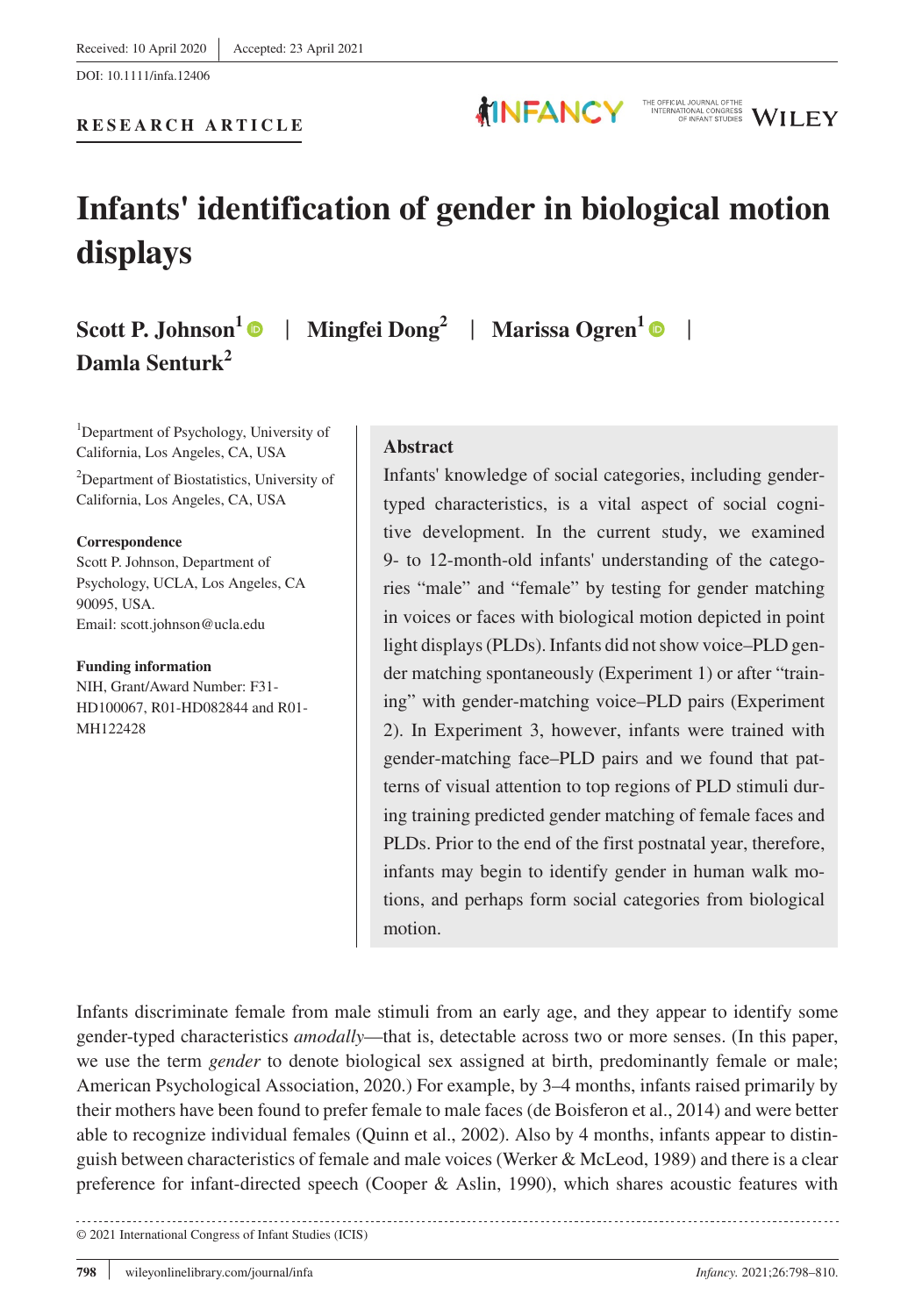female speech patterns (Fernald & Kuhl, 1987). In addition, when tested with an intermodal matching method, 8-month-olds looked longer at a gender-matching face when simultaneously hearing a vowel produced by a female or male (Patterson & Werker, 2002), and 9-month-olds matched gender in female faces and voices producing infant-directed speech (Poulin-Dubois et al., 1994). Moreover, Walker-Andrews et al. (1991) found that 6-month-olds increased their looking to a dynamic female or male face when the gender-appropriate voice was heard in temporal synchrony with the facial movements.

These studies suggest that even young infants may have some knowledge about gender as a social category that is independent of stimulus modality. However, it remains unclear how infants may interpret gendered stimuli in other domains that are common in infants' early input, such as body movements. This question is important because infants' knowledge of social categories, including gender-typed characteristics, is a vital aspect of social cognitive development (Bigler & Liben, 1992, 2006; Ramsey et al., 2004), and both children and adults categorize body movements on the basis of gender differences in walk motions (Johnson et al., 2007, 2010; Troje, 2002).

Here, we used a visual preference paradigm to test the possibility that infants recognize gender in *biological motion*. Biological motion stimuli comprised "point light displays" (PLDs) created by recording reflective markers placed on women's and men's heads, shoulders, elbows, hands, waists, knees, and feet as they walked on a treadmill; PLDs consist of marker motions alone (Figure 1). Johansson (1973) reported that adults quickly and spontaneously recognize human figures in PLDs, and adults readily ascertain a number of social categories in PLDs (Troje, 2002), including gender (Kozlowski & Cutting, 1977; Mather & Murdoch, 1994).

Visual mechanisms that support perception of biological motion are in place early. Newborns look longer at upright versus inverted human PLDs (Bidet-Ildei et al., 2014), and by 3 months, infants differentiate walking from running (Booth et al., 2002). By 6 months, infants recognize walk direction (Kuhlmeier et al., 2010) and discriminate canonical PLDs from those in which limb rigidity (Bertenthal et al., 1987), bilateral symmetry of gait (Booth et al., 2002), or causality (Fox & McDaniel, 1982) are disrupted. By 9 months, more complex actions are detected, including PL versions of infants' own leg motions (Schmuckler & Fairhall, 2001) and visual patterns specifying limb occlusion in PLDs (Bertenthal et al., 1985), and by 14 months, infants discriminate PLD pairs representing non-disrupted versus disrupted (inverted) social interactions (Galazka et al., 2014). These studies reveal increasingly sophisticated processing of dynamic features in PLDs with development. Critically, however, there is no evidence to our knowledge that infants identify gender in PLDs, although there is evidence that infants can discriminate female versus male bodies and walk motions, which we discuss next.

Recently, Tsang, Ogren, et al. (2018) reported results from two experiments that shed light on infants' perception of gender in PLDs. In the first experiment, Tsang et al. asked whether infants would show a preference for female (vs. male) PLDs, as they do for female (vs. male) faces (Quinn et al., 2002) and perhaps voices (Decasper & Prescott, 1984; Spence & Freeman, 1996; but see Werker & McLeod, 1989). Infants were presented with pairs of female and male PLDs side by side as their eye movements were recorded. Overall, infants looked longer at male PLDs, contrary to the authors' expectations of a female preference. Analysis of motion patterns in the PLD stimuli revealed that the speed and extent of dot motions were greater in male versus female PLDs, in the top regions in particular. This is a consequence of greater oscillation of arm and shoulder regions as men walk. Accordingly, the infants looked reliably more at the top and middle regions of male PLDs relative to the same regions of female PLDs, implying that infants' preference for male PLD was driven by differences in motion between the two genders.

In a second experiment, Tsang, Ogren, et al. (2018) asked whether infants would categorize PLDs according to gender, as they do for female versus male faces (Ramsey et al., 2005). Categorization is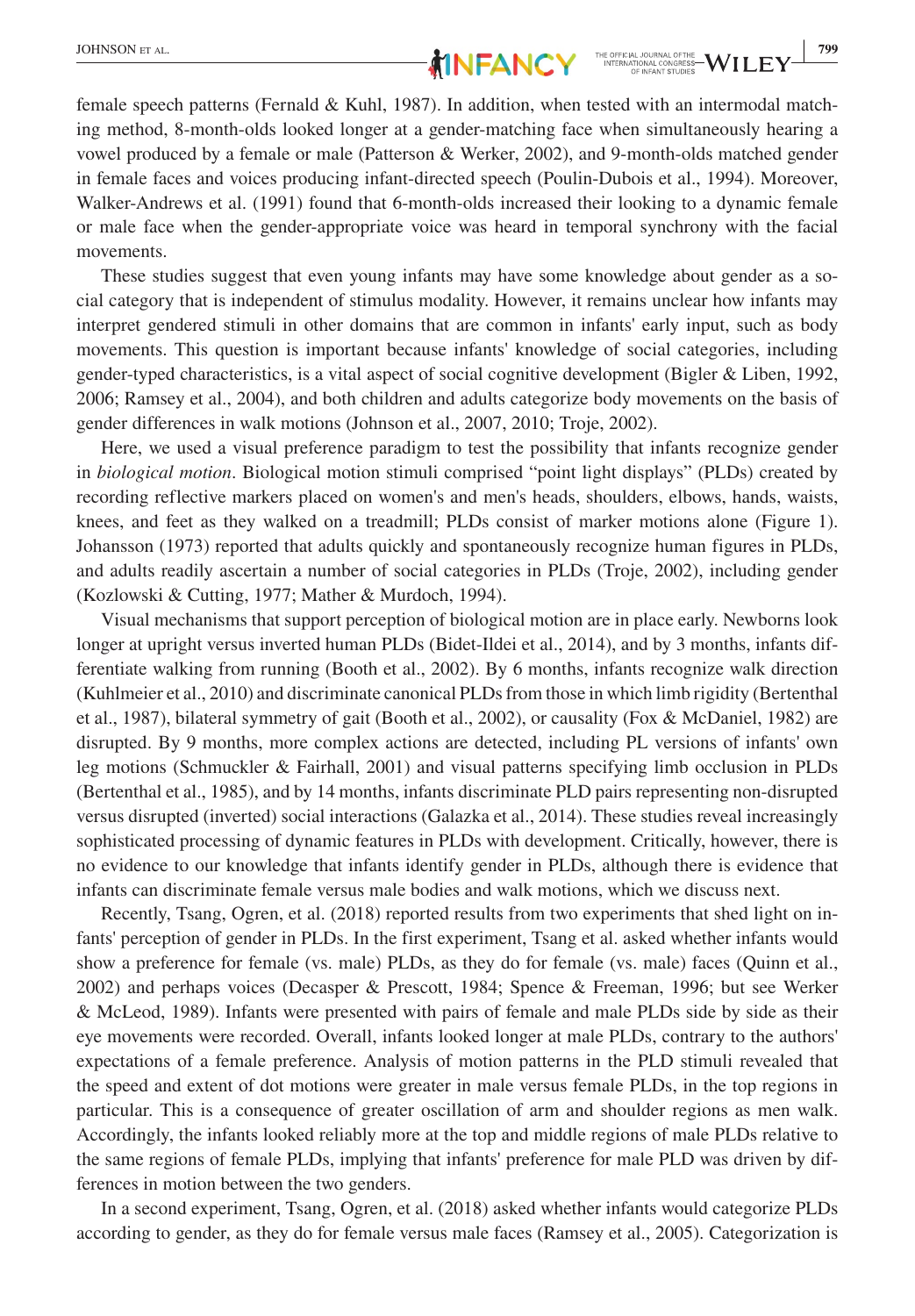





**FIGURE 1** Point light displays (PLDs) are generated from walk motions by placing reflective markers on the body (left). Recordings of the "points of light" (right) were presented to infants

a fundamental cognitive activity that guides the grouping of objects and events by organizing lowlevel structure and more abstract relations (Mervis & Pani, 1980), and in adults, social categorization appears to be an obligatory aspect of social life (Allport, 1954). In the Tsang et al. study, categorization was tested by habituating infants with a series of either male or female PLDs, followed at test by presentation of paired male and female PLDs, neither of which had been seen before. If infants formed a gender-based category (e.g., a category "female walk motions"), they should look longer at the test stimulus from the other category (in this example, at the male PLD test stimulus). This happened only for infants who were habituated to male PLDs—not for infants habituated to female PLDs. In other words, infants appeared to categorize PLDs produced by men, but not by women.

Notably, categorization in the Tsang, Ogren, et al. (2018) study was facilitated by attention to PLDs' upper regions. As noted, these upper regions are particularly diagnostic for determining gender differences because men's shoulders and arms undergo greater translatory motion than women's when walking (Troje, 2002; Tsang et al.). These findings suggest that infants discriminate female from male biological motion and establish perceptual categories based on gender-specific walk motions, presumably an important step toward forming gender-based social categories (cf. Ramsey et al., 2005). Moreover, patterns of visual attention to PLDs may be important to their discrimination. However, these results do not provide evidence that infants identify gender *per se* in PLDs, because gender was confounded with dot motion. Other studies have found that infants as young as 3.5 months scan female and male bodies differently (White et al., 2018, 2019) and, by 5 months, appear to match faces and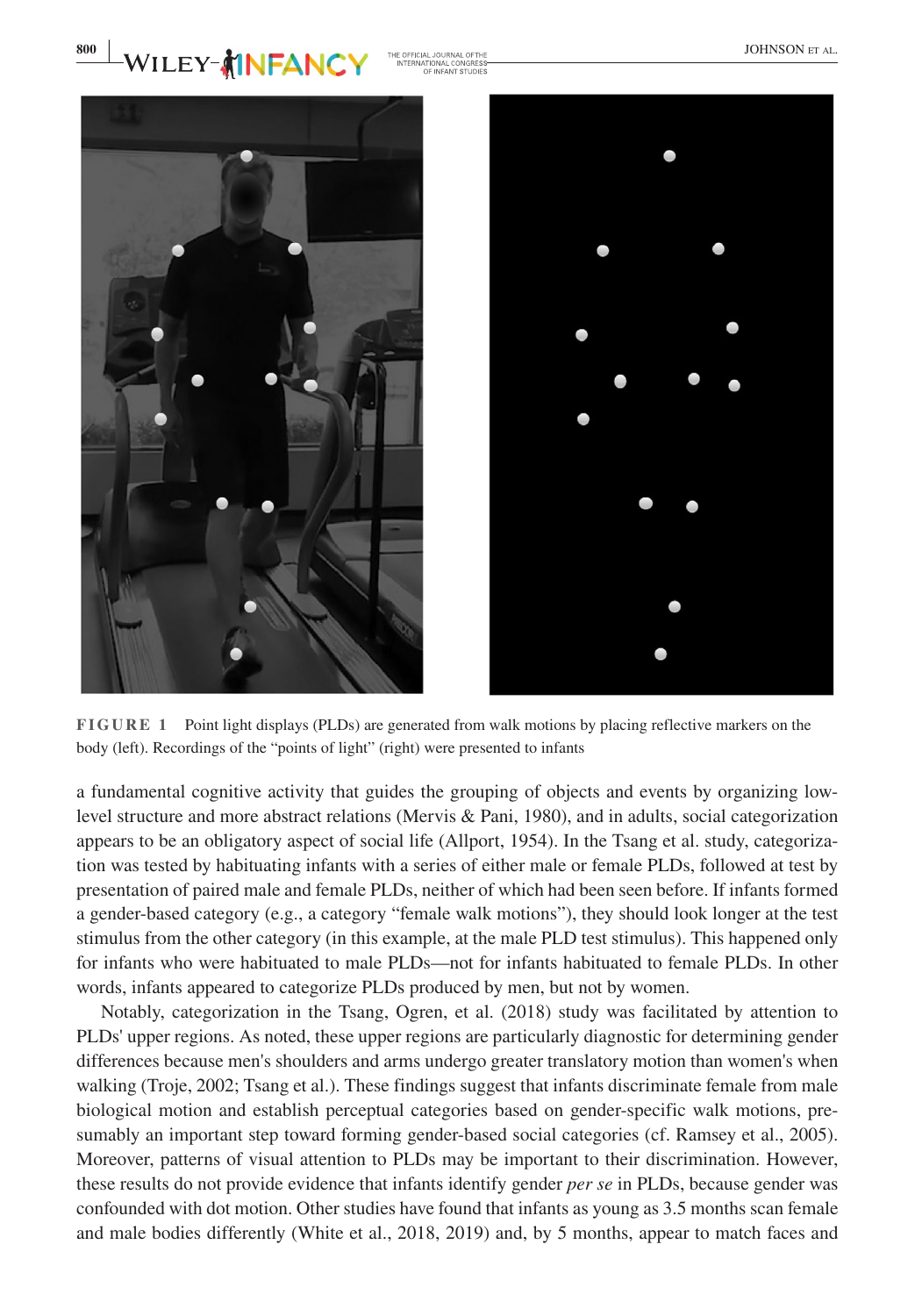bodies according to gender (Hock et al., 2015). These studies are important in providing evidence for early processing of gender categories, but they do not necessarily shed light on categorization of PLDs by gender.

In the current study, we used a visual preference method to address the possibility that infants might identify gender in PLDs. In three experiments, we presented infants with side-by-side female and male biological motion stimuli (recorded from a woman and a man) as infants heard a female or male voice (Experiments 1 and 2) or viewed a female or male face presented between the motion stimuli (Experiment 3). We reasoned that longer looking at the PLD that matched the voice or face would constitute evidence that infants identified their common gender (Figure 2; cf. Bahrick et al., 1998). As noted previously, there is evidence for infants' intermodal gender matching across voices and faces (Patterson & Werker, 2002; Poulin-Dubois et al., 1994; Walker-Andrews et al., 1991), but it remains unknown whether infants can match gender across voices and PLDs, or across faces and PLDs.

Gender matching was computed as a looking time preference for female or male PLDs that matched a female or male voice (Experiments 1 and 2) or face (Experiment 3) divided by total looking. Experiment 1 tested for "spontaneous" voice–PLD gender matching after initial familiarization to silent PLD pairs. In Experiments 2 and 3, we aimed to facilitate performance by presenting female and male voices and faces with individual PLDs during familiarization to "train" gender matching. We focused on 9- to 12-month-olds in this study due to recent findings that infants at this age begin to analyze motion patterns in PLDs to discriminate emotions (Ogren et al., 2019), modulate face scanning when hearing speech (Tsang et al., 2018), and discriminate between patterns of dot motions that specify animacy to adults (viz. acceleration, high turning rates, and attraction; Frankenhuis et al., 2013). Infants at this age, therefore, are increasingly capable of sophisticated social information processing, and so we reasoned they may also provide evidence for gender matching of voice or face and PLDs.

#### **1.1** | **Analysis plan**

We first analyze data aggregated across the familiarization and test phases of the three experiments to test for a male PLD preference (cf. Tsang, Ogren, et al., 2018). Next, we analyze for gender matching at test in each experiment, followed by analyses of relations between individual differences in



**FIGURE 2** Female (left in this example) and male (right) PLDs were viewed as a female or male voice was heard (Experiments 1 and 2). Rectangles depict boundaries for top, middle, and bottom "areas of interest" and were not present in the stimuli. See text for details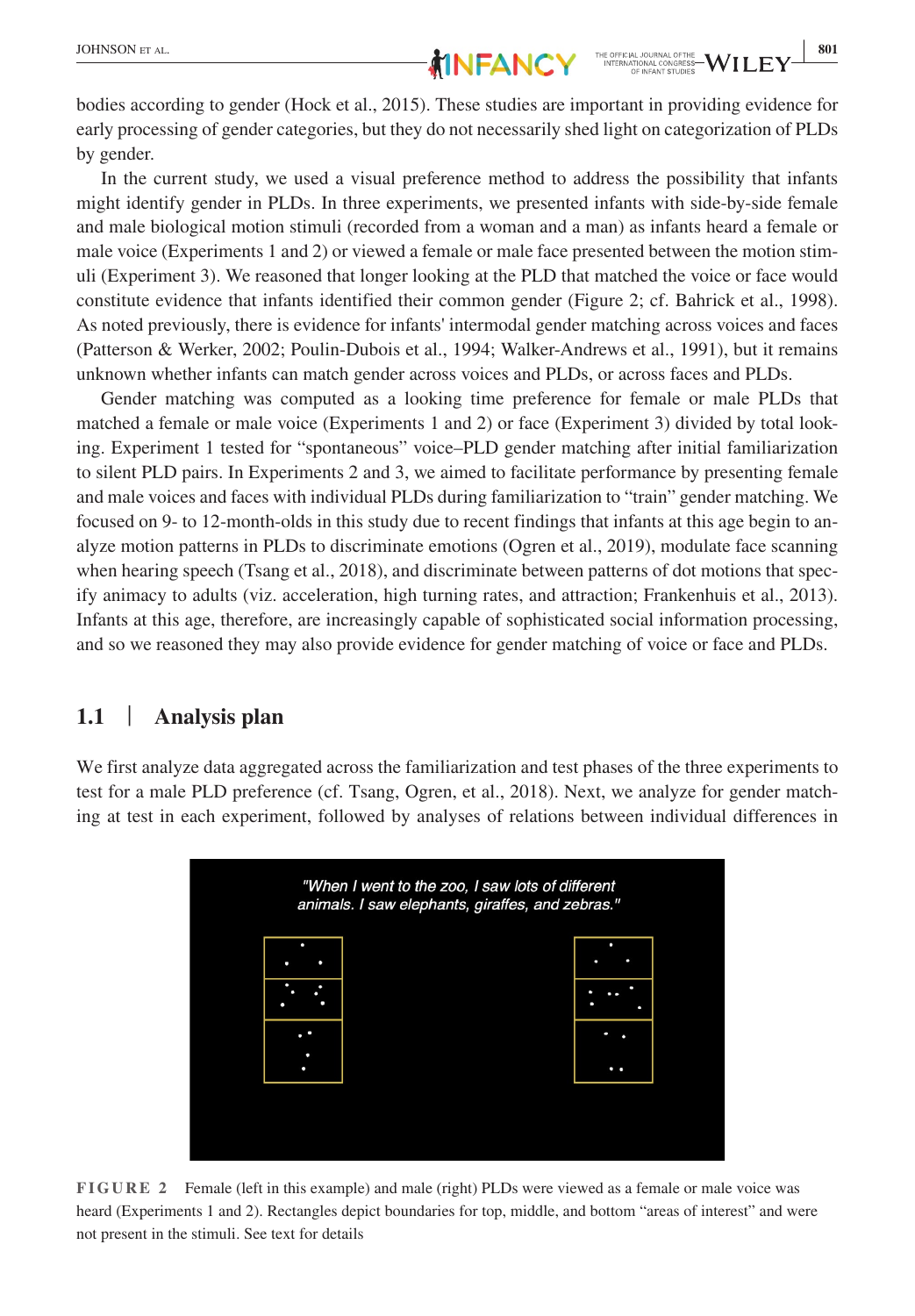scanning patterns during familiarization and at test. The latter analyses are particularly important to understand how scanning patterns (e.g., attention toward the top regions of PLDs) may be related to gender-matching performance.

# **1** | **METHOD**

#### **1.1** | **Participants**

Nineteen infants (8 female,  $M$  age  $= 10.3$  months, range  $= 8.8 - 12.3$  months) composed the final sample for Experiment 1, 20 infants (10 female, *M* age = 9.9 months, range = 8.9–11.3 months) composed the final sample for Experiment 2, and 19 infants (8 female, *M* age = 10.5 months, range = 9.3– 11.4 months) composed the final sample for Experiment 3. Data from an additional 14 infants were excluded due to fussiness (13) or experimenter error (1). The sample size in each experiment exceeds sample sizes in previous studies of infants' intermodal matching of social stimuli  $(N = 16)$ ; Bahrick et al., 1998; Flom & Whiteley, 2014; Patterson & Werker, 2002; Walker-Andrews et al., 1991) and in studies of infants' intermodal matching of non-social stimuli (*N* = 12–16; Kobayashi et al., 2005; Walker et al., 2010; Bremner et al., 2011). The present study was conducted according to guidelines laid down in the Declaration of Helsinki, with written informed consent obtained from a parent or guardian for each child before any assessment or data collection. All procedures involving human subjects in this study were approved by the North General Institutional Review Board at the UCLA.

# **1.2** | **Stimuli**

PLD stimuli used in Experiments 1–3 consisted of PLDs from 6 men and 6 women who were recruited for purposes of recording walk motions (Tsang, Ogren, et al., 2018). We selected PLDs (from 20 used by Tsang et al.) that were most frequently identified as the correct gender (minimum 77.7% correct) by undergraduates  $(N = 32, 22$  female) recruited for purposes of validating PLD gender. Each PLD measured 12.9 cm (12.2˚ visual angle at the infant's 60 cm viewing distance) by 7.1 cm (6.8˚) and was positioned so its center was 8 cm from the left or right edge of the screen at test (Figure 2). PLDs were edited to seamlessly loop through walk cycles. Voice stimuli used in Experiments 1 and 2 consisted of 10-s audio clips recorded from 10 adult males and 10 females, each using infant-directed speech and following a script. We selected the 6 male and 6 female clips that were most frequently identified as the correct gender (minimum 96% correct) by undergraduates  $(N = 59, 32$  female) recruited for purposes of validating voice gender. Face stimuli used in Experiment 3 consisted of White female and male faces from the Chicago Face Database (Ma et al., 2015). Each face measured  $12.9 \times 12.9$  cm  $(12.2 \times 12.2^{\circ})$ . Adult ratings of femininity and masculinity in female and male faces, respectively, were highly reliable ( $\alpha$  > .999) in the original validation data, indicating that adults readily identified the faces' genders. We selected the 9 male and 9 female faces with the highest "attractiveness" ratings from the original validation data.

# **1.3** | **Procedure**

Stimuli were presented on a 61.5-cm monitor using an Apple G5 computer. The experimental protocol was scripted using Experiment Builder (SR Research, Ottawa, Ontario, Canada). Each infant sat on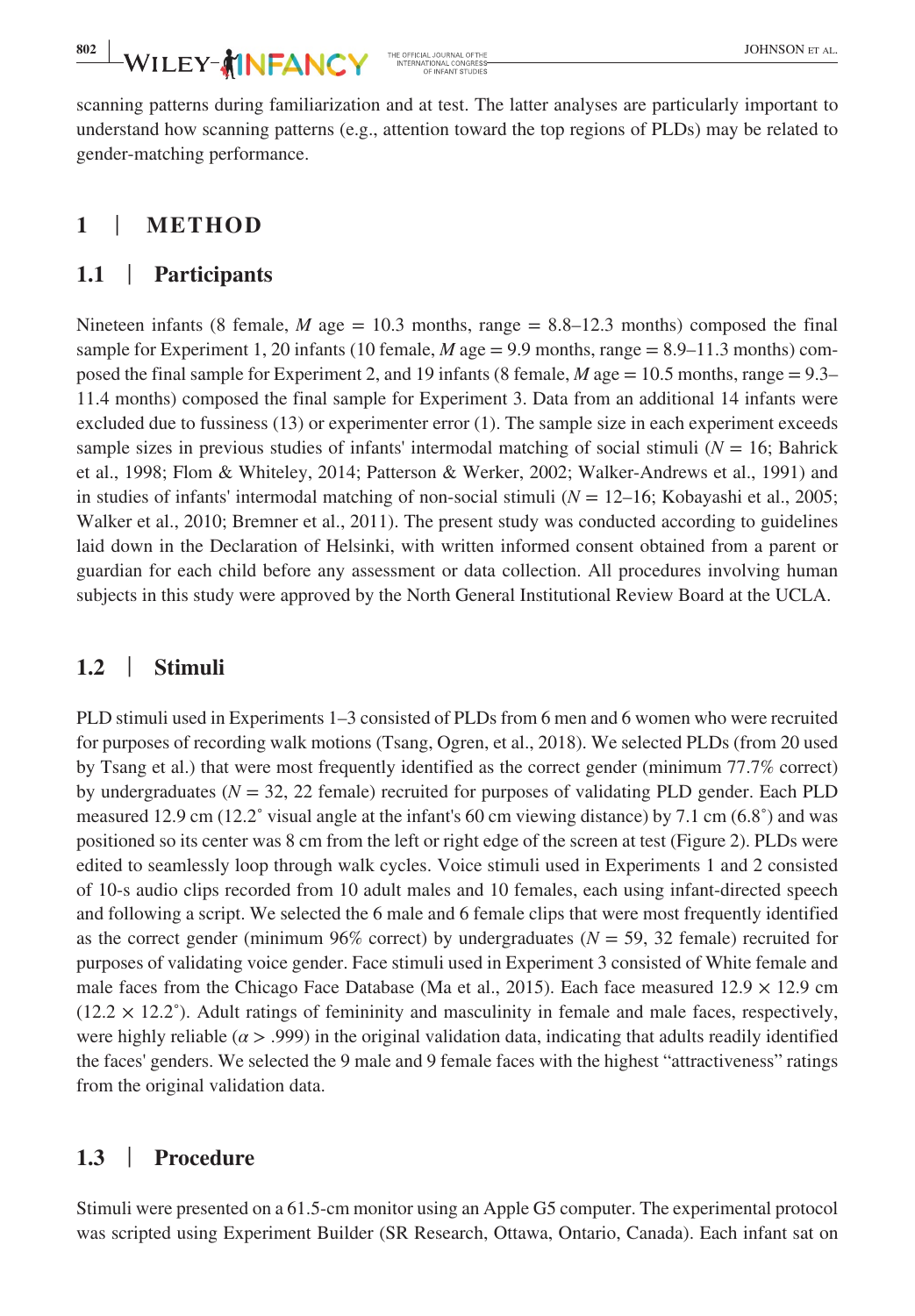a caregiver's lap approximately 60 cm from the display. We used an EyeLink 1000 eye tracker (SR Research) to record eye movements at 500 Hz. Each infant's point of gaze was calibrated prior to testing with a 5-point calibration scheme in which a single stimulus (an expanding and contracting target) was placed in the center, top left, bottom left, top right, and bottom right in random order as the infant watched and was monitored by an experienced observer. When the observer determined that infant's visual attention was on target during calibration at each of the 5 points, he or she pressed a key that indicated that the point of gaze matched the target location. Calibration accuracy was checked with an additional presentation of each target in turn. If any point of gaze was not calibrated, the process was repeated until all 5 targets were calibrated for each infant.

Infants in each experiment first viewed 6 familiarization trials followed by 12 test trials in psuedorandom order (no more than three trials consecutive before switching sides). Each trial lasted 10 s and was preceded by an attention getter to center the infant's gaze. Side of presentation (male or female left first) and voice or face (female or male first) were counterbalanced across infants. In Experiment 1, familiarization trials consisted of PLD pairs (one female and one male side by side) with no audio, and test trials consisted of PLD pairs accompanied by either male or female audio (6 trials of each). Six of the PLDs (3 female and 3 male) were seen during both familiarization and test trials, and each PLD stimulus was seen twice during test trials. In Experiment 2, familiarization trials consisted of a single, center-positioned PLD (female or male, 3 trials of each) accompanied by a gender-matched voice to train voice–PLD gender matching, and test trials consisted of PLD pairs accompanied by either male or female audio (6 trials of each). Finally, in Experiment 3, familiarization trials consisted of a single PLD (female or male, 3 trials of each) accompanied by a gender-matched face to train face–PLD gender matching), and test trials consisted of PLD pairs accompanied by either male or female face in the center (6 trials of each; see Figure 3). A different female or male face was shown on each trial (familiarization and test).

# **2** | **RESULTS**

Attention to each PLD was operationalized as dwell times (accumulated points of gaze) in "areas of interest" (AOIs) surrounding top, middle, and bottom areas of each PLD (Figure 2). Across experiments, there were no significant differences in female versus male infants' performance, side of stimulus presentation, or order bearing on our hypotheses; therefore, we collapsed across these variables for analyses we report below.

# **2.1** | **Overall male PLD preference**

We first tested for an overall male PLD preference (cf. Tsang, Ogren, et al., 2018) by analyzing data aggregated across familiarization and test phases of the three experiments. Data for this analysis consisted of mean dwell times (summed across top, middle, and bottom AOIs) in female and male PLDs during familiarization and test. A 2 (PLD gender)  $\times$  2 (Phase: familiarization vs. test)  $\times$  3 (Experiment) mixed ANOVA, with repeated measures on the first two factors, revealed a significant main effect of PLD gender,  $F(1, 55) = 6.10$ ,  $p = .017$ ,  $\eta_p^2 = .10$ , the result of greater looking overall at male PLDs ( $M = 26.70$  s,  $SD = 6.86$ ) versus female PLDs ( $M = 25.02$  s,  $SD = 7.23$ ; see Figure 4a). There was also a significant main effect of Phase,  $F(1, 55) = 128.83$ ,  $p < .001$ ,  $\eta_p^2 = .70$ , reflecting greater looking overall during the test phase ( $M = 32.08$  s,  $SD = 10.03$ , 12 trials) than familiarization  $(M = 19.64 \text{ s}, SD = 10.03, 6 \text{ trials})$ , and a significant main effect of Experiment,  $F(2, 55) = 7.26$ ,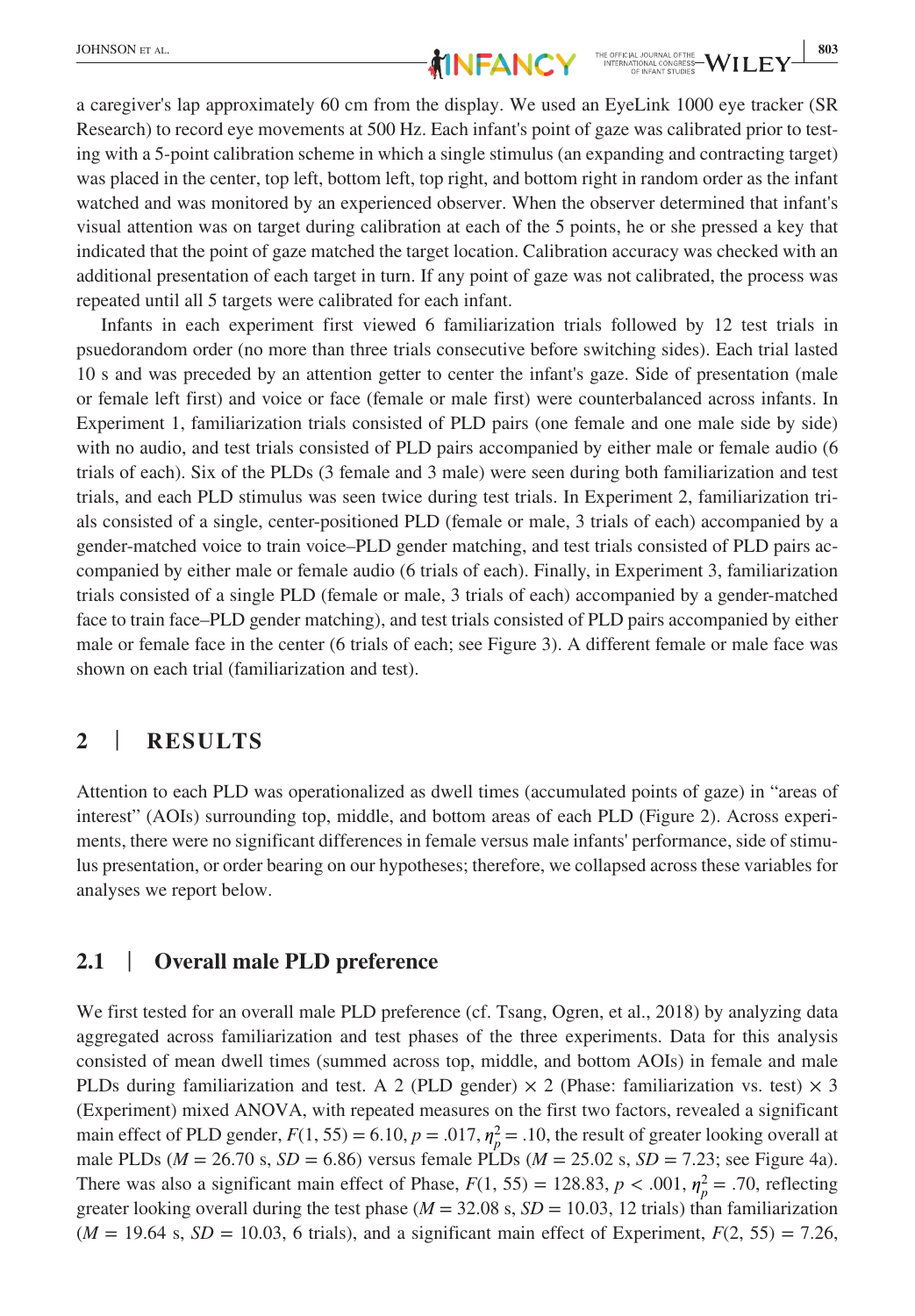



**FIGURE 3** Top: Faces were paired with gender-matched PLDs during familiarization (Experiment 3). Bottom: At test, faces were presented with gender-matched (right) and mismatched (left) PLDs

 $p = .002$ ,  $\eta_p^2 = .21$ , stemming from higher dwell times in Experiment 1 ( $M = 28.67$  s,  $SD = 5.57$ ) and Experiment 2 ( $M = 27.68$  s,  $SD = 8.03$ ) versus Experiment 3 ( $M = 21.22$  s,  $SD = 5.69$ ) due to the presence of the face alongside the PLDs in Experiment 3. There were no other significant main effects or interactions. Infants in the present study, therefore, showed greater interest in male PLDs over female PLDs, consistent with results of Tsang et al.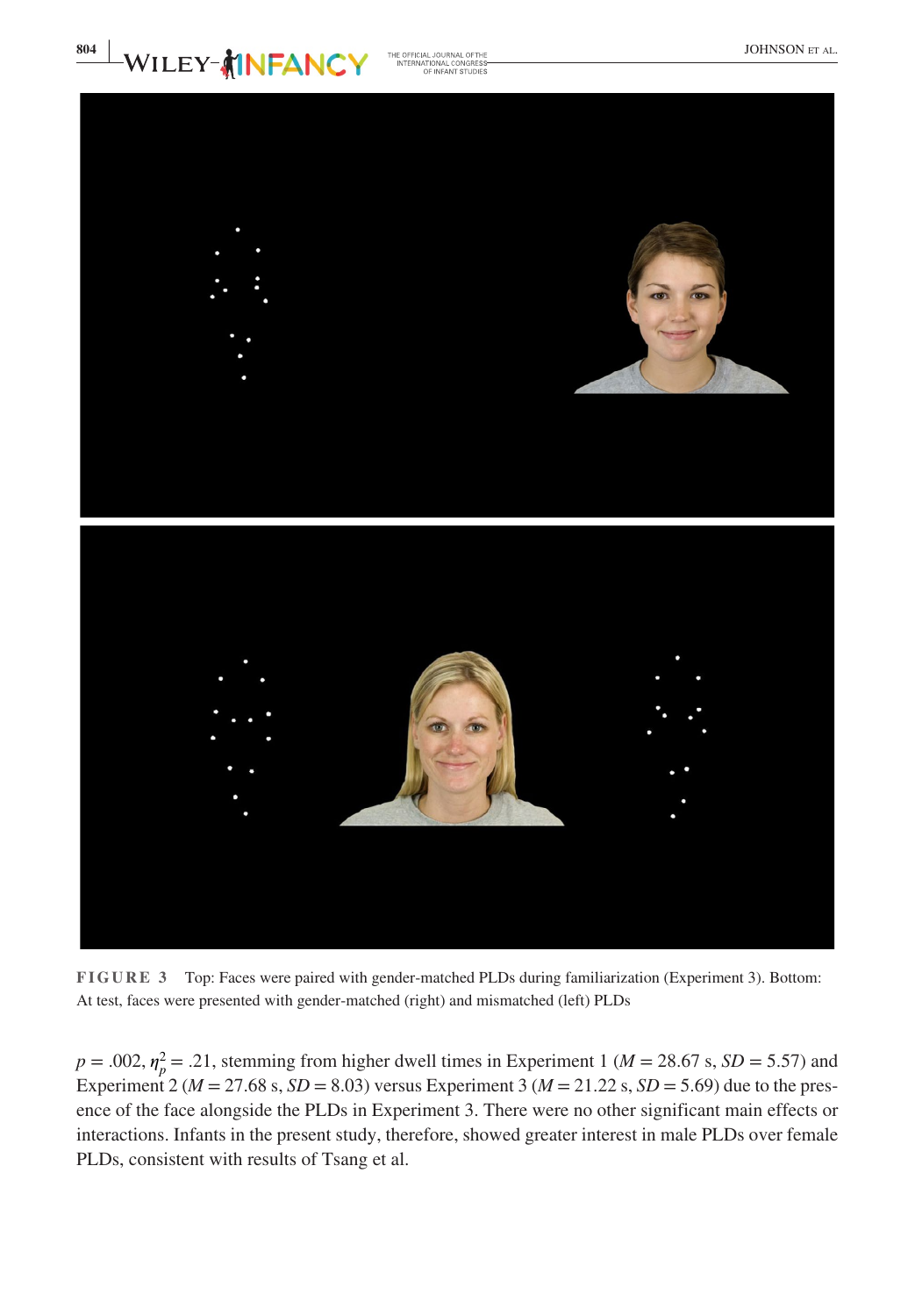

**FIGURE 4** PLD dwell times plotted as individual data points and means. (a) There was an overall preference for male PLDs (data from both familiarization and test). (b) There was no overall preference for PLDs whose gender matched a voice or face gender (data from the test phase only). Error bars denote standard error of the mean.

#### **2.2** | **Overall gender matching**

Next, we analyzed for gender matching at test in each experiment—that is, the extent to which infants looked at the PLD on either side of the display that matched the male or female voice or face. Data consisted of dwell times in top, middle, and bottom AOIs in each matched and mismatched PLD (relative to the voice or face) seen during the test phase. A 2 (matched vs. mismatched PLD)  $\times$  2 (matching stimulus: female vs. male)  $\times$  3 (AOI)  $\times$  3 (Experiment) mixed ANOVA, with repeated measures on the first three factors, revealed a significant main effect of Experiment,  $F(2, 55) = 3.50$ ,  $p = .037$ ,  $\eta_p^2 = .11$ ; dwell times were higher in Experiment 1 ( $M = 17.52$  s,  $SD = 4.99$ ) and Experiment  $2 (M = 17.03 \text{ s}, SD = 5.93)$  versus Experiment 3 ( $M = 13.58 \text{ s}, SD = 3.85$ ) due to the presence of the face between the PLDs in Experiment 3. There was also a reliable effect of AOI,  $F(1, 55) = 55.00$ ,  $p < .001$ ,  $\eta_p^2 = .50$ , due to differences in dwell times in the three AOIs (top *M* = 1.06 s, *SD* = 1.09; middle  $M = 9.31$  s,  $SD = 4.49$ ; bottom  $M = 5.68$  s,  $SD = 4.06$ ). There were no other significant main effects or interactions. Overall, therefore, infants did not look longer at a PLD that matched the gender of an accompanying voice or face.

## **2.3** | **Individual differences in scanning patterns**

The final set of analyses examined relations between individual differences in scanning patterns during familiarization and at test. In particular, we were interested in the possibility that attention to the top regions of PLDs would facilitate gender matching. For each of the three experiments, we computed linear regressions with gender matching during testing phase as outcome, and dwell times in top, middle, and bottom AOIs for female and male PLDs during the training phase as predictors (see Figure 2). We analyzed for female and male gender matching separately. For Experiments 1 and 2, none of the regression analyses yielded statistically significant results (for brevity, details of these results are not reported). For Experiment 3, however, we found that female gender matching was predicted by attention in the top AOIs. Specifically, higher dwell times in the top AOI of the female PLD during familiarization, and lower dwell times in the top AOI of the male PLD, each significantly predicted longer looking at the female PLD at test (see Figure 5 and Table 1). For male gender matching, the outcomes were not statistically significant. Analyses of dwell times in middle and bottom AOIs did not reveal significant effects on gender matching.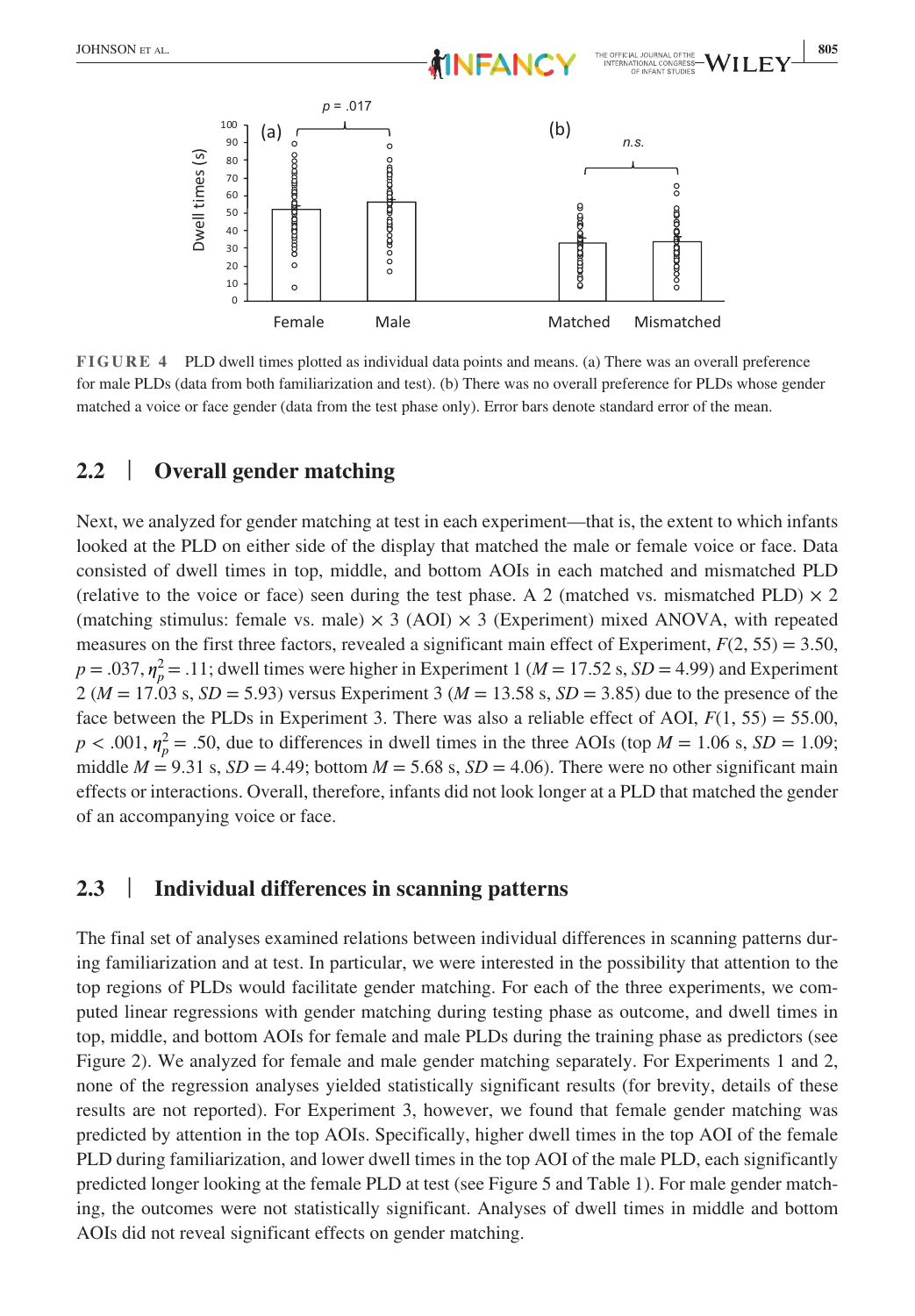

**FIGURE 5** Attention to the top AOIs in female and male PLDs during familiarization predicted gender matching at test for female stimuli (a) but not male (b) stimuli

|                             |       | $\boldsymbol{B}$ | SE   | $\beta$ | $\boldsymbol{p}$ |
|-----------------------------|-------|------------------|------|---------|------------------|
| Female face/PLD matching    |       |                  |      |         |                  |
| Dwell times, female top AOI |       | 1.395            | .264 | 1.092   | .005             |
| Dwell times, male top AOI   |       | $-.849$          | .295 | $-.961$ | .011             |
| Adjusted $R^2$              | .329  |                  |      |         |                  |
| $\overline{F}$              | 5.414 |                  |      |         | .016             |
| Male face/PLD matching      |       |                  |      |         |                  |
| Dwell times, female top AOI |       | $-.418$          | .385 | $-.406$ | .294             |
| Dwell times, male top AOI   |       | .552             | .267 | .775    | .055             |
| Adjusted $R^2$              | .158  |                  |      |         |                  |
| $\overline{F}$              | 2.693 |                  |      |         | .098             |

**TABLE 1** Standardized regression coefficients predicting gender matching, Experiment 3

## **3** | **DISCUSSION**

We used an intermodal matching method to test the possibility that 9- to 12-month-old infants would match gender in voices and faces with human biological motion. Overall, the infants we observed looked longer at male versus female PLDs, replicating earlier work (Tsang, Ogren, et al., 2018). However, infants did not match gender in voices with PLDs either spontaneously (Experiment 1) or after training trials with gender-matched stimuli (Experiment 2). When infants were trained with face–PLD pairs, in contrast, gender matching of female faces with PLDs was predicted by attention to the top areas of PLDs seen during training (Experiment 3).

As noted previously, walking motions produced by men and women are especially distinct in the upper body (Troje, 2002), and infants attend to these areas in particular when categorizing PLDs produced by women and men (Tsang, Ogren, et al., 2018). When analyzing human walk motions, therefore, infants appear to distinguish between genders by attending to information that most reliably specifies their differences—that is, infants have to look in the "right place" (cf. Johnson et al., 2004, 2008). Results of the current study imply that the same may be true when infants' gender-based social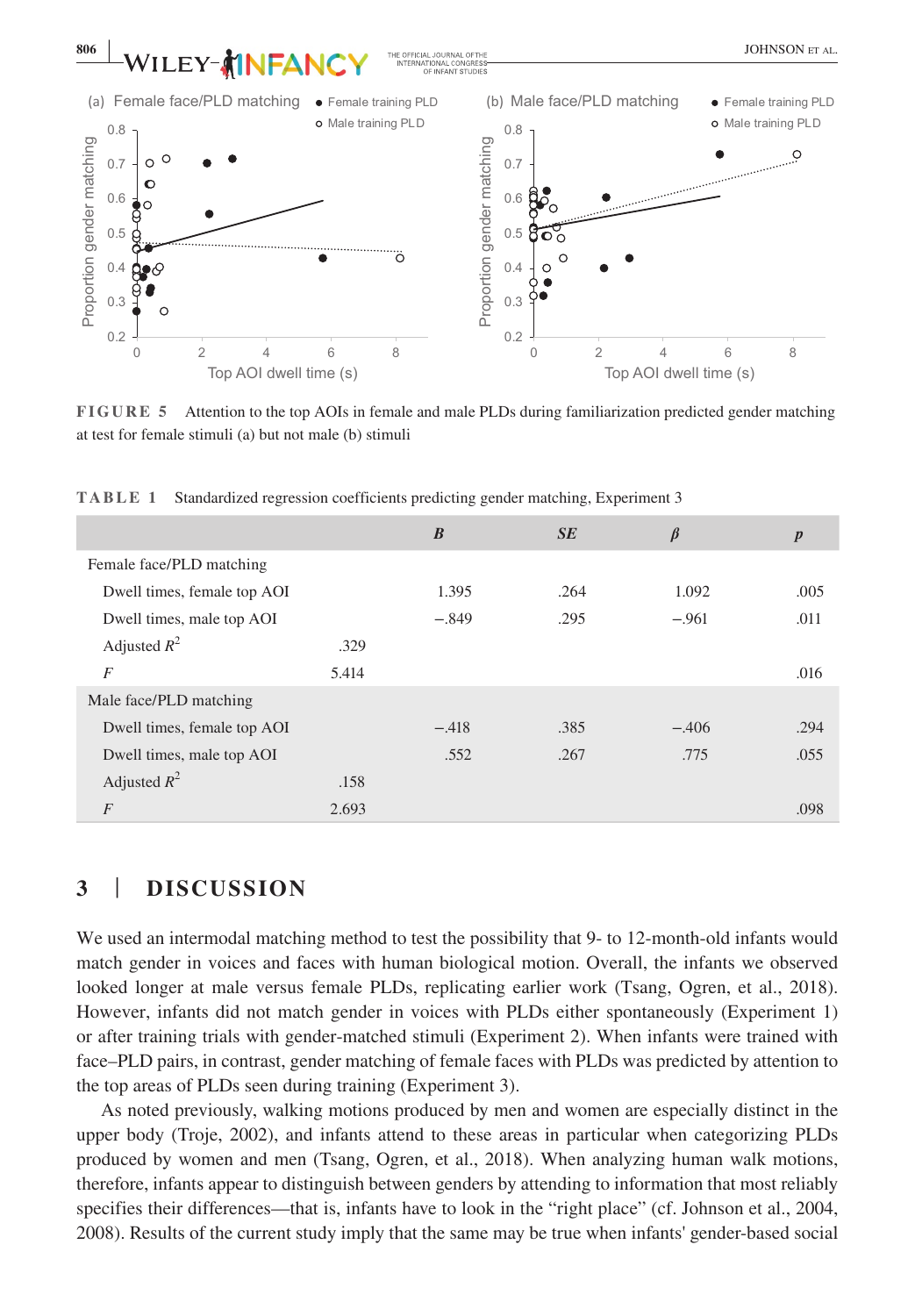categories begin to include representations of PLDs and faces. Interestingly, this pattern of results emerged only for gender matching within the visual modality; gender matching across multiple modalities may be more difficult (de Boisferon et al., 2015). In addition, gender matching was observed for female stimuli only, a result consistent with earlier work showing that infants may be better able to match female faces and voices versus male faces and voices (de Boisferon et al., 2015).

Infants observed by Tsang, Ogren, et al. (2018) preferred male PLDs, yet infants in Experiment 3 provided some evidence for matching female faces and PLDs, but not for male stimuli. This effect may arise from infants' greater familiarity overall with females than males (Rennels & Davis, 2008; Sai, 2005; Sugden & Marquis, 2017), thus facilitating recognition of the female PLD when paired with a female face. (This explanation implies that the male PLD preference reported by Tsang et al. stems in part from a novelty preference for males, as well as motion differences in walk motions between women and men.) In addition, Tsang et al. reported that male infants looked significantly longer at PLDs than did female infants. In the present study, male infants had higher dwell times to PLDs overall (across familiarization and test),  $M = 25.65$  s ( $SD = 6.8$ ), than did female infants,  $M = 24.79$  s ( $SD = 8.02$ ), but this difference was not statistically significant,  $t(56) = .91$ ,  $p = .37$ . The reasons for the differences between these two studies are not clear, but it is noteworthy that testing conditions are rather distinct—for example, PLDs in the current study were usually presented with an accompanying voice or face. How these differences in method might yield specific patterns of PLD preference remains a question for future research.

Prior studies have shown that young infants appear to recognize social interactions such as contingency (Frankenhuis et al., 2013), causality (Rochat et al., 2004), and goals (Csibra et al., 1999) in dynamic two-dot displays and that 12-month-olds follow the gaze of a PLD turning to observe a target (Yoon & Johnson, 2009). These studies show that visual attention is keenly directed toward dynamic social targets early in life, and contemporary theories of social cognitive development seek to explain acquisition of social categories, such as gender, from these perceptual abilities. Developmental intergroup theory, for example, holds that social categories are rooted in "psychological salience" of observable characteristics, a function of perceptual discriminability and variability of features (Bigler & Liben, 2006, 2007). Such a system may operate in accord with the *contact hypothesis* of social perception (Sporer, 2001), which argues that contact with individuals from specific social groups fosters the ability to extract visual cues or invoke processing strategies that support recognition of individuals within these groups. Research on face categorization in infancy is consistent with this possibility. Infants' category of female faces may be more advanced in development than the male category (Ramsey et al., 2005) due to relatively more experience with exemplars from the female category of faces, given that infants tend to prefer female faces (Quinn et al., 2002) and spend more time with females than with males (Rennels & Davis, 2008; Sugden et al., 2014). Moreover, infants' recognition of emotion in body movements also appears to be influenced by specific experiences with different emotions (Heck et al., 2018). Body motion categories are perceptually complex (Bhatt et al., 2016), yet infants are able to discriminate female from male PLDs; initial PLD categories appear to be based on motion patterns and not necessarily conceptual knowledge of gender categories (Tsang, Ogren, et al., 2018).

The extent to which infant performance under tested circumstances may have stemmed from associative learning during the training phase with a familiar face category (female) remains unclear. For example, a longer training period might have led to more robust matching of female faces and voices with PLDs, and perhaps might also have led to gender matching for male stimuli. Alternatively, gender matching of PLDs with gender-specific features in faces and voices might depend on greater familiarity with female and male walk motions, and their distinctions) from everyday experiences. There may be considerable variability in these experiences (e.g., single parent vs. 2-parent households) that bear on gender categorization in infancy. These remain questions for future research. Nevertheless, the present study provides some evidence that by 9–12 months, infants begin to identify a key social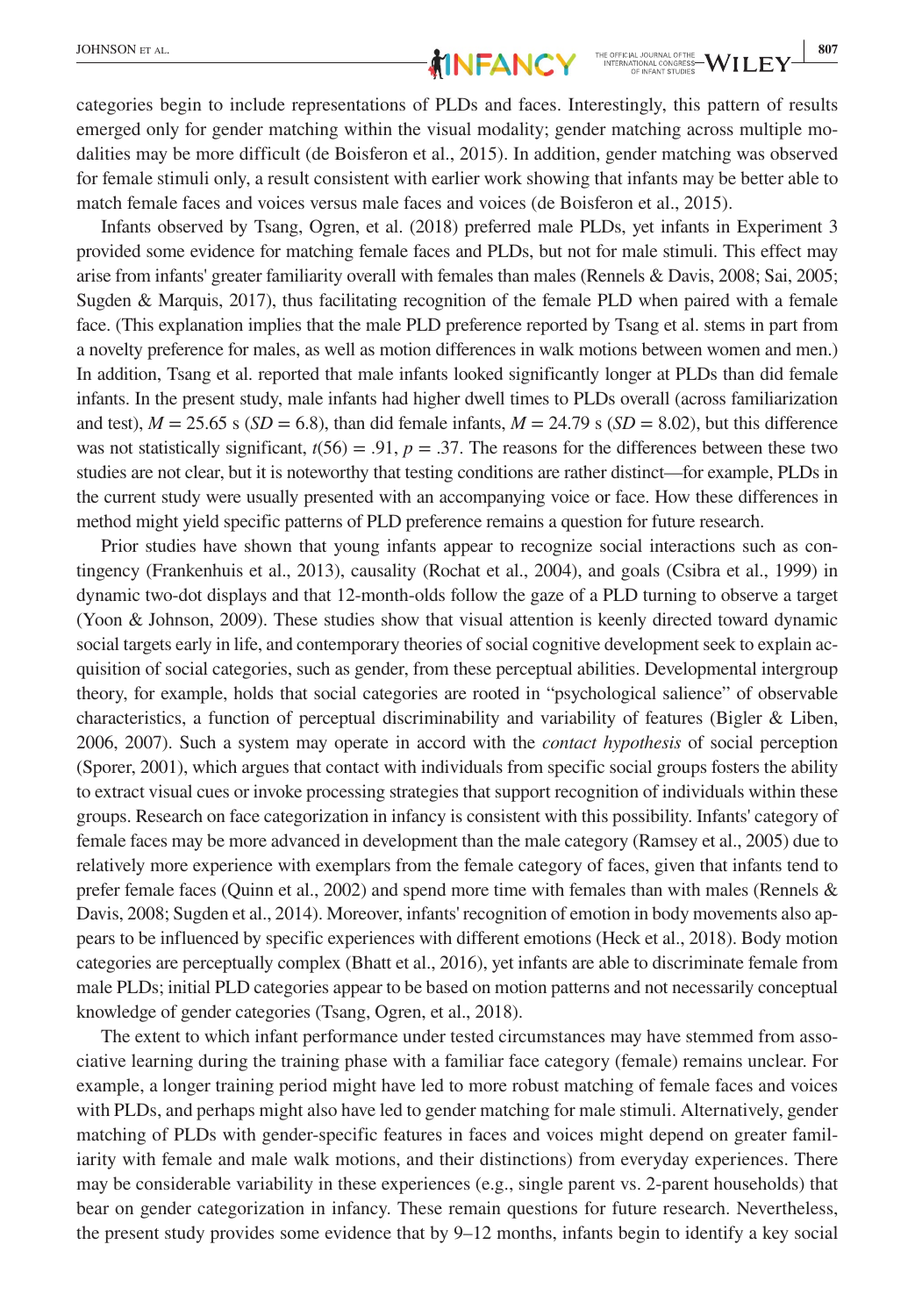category (gender) in human walk motions—the first evidence of which we are aware for infants' interpretation of human biological motion as comprising social categories.

#### **ACKNOWLEDGEMENTS**

This research was supported by NIH grants R01-HD082844, R01-MH122428, and F31-HD100067. The authors wish to thank members of the UCLA Baby Lab for assistance and the infants and parents for their participation in the study.

#### **CONFLICT OF INTEREST**

The authors declare no conflicts of interest with regard to the funding sources for this study.

#### **ORCID**

*Scott P. Johnson* <https://orcid.org/0000-0003-2970-184X> *Marissa Ogren* <https://orcid.org/0000-0003-4441-5219>

#### **REFERENCES**

Allport, G. W. (1954). *The nature of prejudice*. Reading, MA: Addison-Wesley.

- American Psychological Association (2020). *Publication manual of the American Psychological Association 2020: The official guide to APA style* (7th ed.). American Psychological Association.
- Bahrick, L. E., Netto, D., & Hernandez-Reif, M. (1998). Intermodal perception of adult and child faces and voices by infants. *Child Development*, *69*, 1263–1275. [https://doi.org/10.1111/j.1467-8624.1998.tb06210.x.](https://doi.org/10.1111/j.1467-8624.1998.tb06210.x)
- Bertenthal, B. I., Proffitt, D. R., & Kramer, S. J. (1987). Perception of biomechanical motions by infants: Implementation of various processing constraints. *Journal of Experimental Psychology: Human Perception and Performance*, *13*, 577–585. <https://doi.org/10.1037/0096-1523.13.4.577>.
- Bertenthal, B. I., Proffitt, D. R., Spetner, N. B., & Thomas, M. A. (1985). The development of sensitivity to biomechanical motions. *Child Development*, *56*, 531–543.<https://doi.org/10.2307/1129742>.
- Bhatt, R. S., Hock, A., White, H., Jubran, R., & Galati, A. (2016). The development of body structure knowledge in infancy. *Child Development*, *10*, 45–52. <https://doi.org/10.1111/cdep.12162>.
- Bidet-Ildei, C., Kitromilides, E., Orliaguet, J., Pavlova, M., & Gentaz, E. (2014). Preference for point-light human biological motion in newborns: Contribution of translational displacement. *Developmental Psychology*, *50*, 113–120. <https://doi.org/10.1037/a0032956>.
- Bigler, R. S., & Liben, L. S. (1992). Cognitive mechanisms in children's gender stereotyping: Theoretical and educational implications of a cognitive-based intervention. *Child Development*, *63*, 1351–1363. [https://doi.org/10.1111/](https://doi.org/10.1111/j.1467-8624.1992.tb01700.x) [j.1467-8624.1992.tb01700.x](https://doi.org/10.1111/j.1467-8624.1992.tb01700.x).
- Bigler, R. S., & Liben, L. S. (2006). A developmental intergroup theory of social stereotypes and prejudice. In R. V. Kail (Ed.), *Advances in child development and behavior* (Vol. *34*, pp. 39–89). Elsevier.
- Bigler, R. S., & Liben, L. S. (2007). Developmental Intergroup Theory: Explaining and reducing children's social stereotyping and prejudice. *Current Directions in Psychological Science*, *16*, 162–166. [https://doi.](https://doi.org/10.1111/j.1467-8721.2007.00496.x) [org/10.1111/j.1467-8721.2007.00496.x](https://doi.org/10.1111/j.1467-8721.2007.00496.x).
- Booth, A. E., Pinto, J., & Bertenthal, B. I. (2002). Perception of the symmetrical patterning of human gait by infants. *Developmental Psychology*, *38*, 554–563. <https://doi.org/10.1037//0012-1649.38.4.554>.
- Bremner, J. G., Slater, A. M., Johnson, S. P., Mason, U. C., Spring, J., & Bremner, M. E. (2011). Two- to 8-month-old infants' cross-modal perception of dynamic auditory-visual spatial co-location. *Child Development*, *82*, 1210– 1223. <https://doi.org/10.1111/j.1467-8624.2011.01593.x>.
- Cooper, R. P., & Aslin, R. N. (1990). Preference for infant-directed speech in the first month after birth. *Child Development*, *61*, 1584–1595. [https://doi.org/10.1111/j.1467-8624.1990.tb02885.x.](https://doi.org/10.1111/j.1467-8624.1990.tb02885.x)
- Csibra, G., Gergely, G., Bíró, S., Koós, O., & Brockbank, M. (1999). Goal attribution without agency cues: The perception of 'pure reason' in infancy. *Cognition*, *72*, 237–267. [https://doi.org/10.1016/S0010-0277\(99\)00039-6.](https://doi.org/10.1016/S0010-0277(99)00039-6)
- de Boisferon, A. H., Dupierrix, E., Quinn, P. C., Loevenbruck, H., Lewkowicz, D. J., Lee, K., & Pascalis, O. (2015). Perception of multisensory gender coherence in 6- and 9-month-old infants. *Infancy*, *20*, 661–674. [https://doi.](https://doi.org/10.1111/infa.12088) [org/10.1111/infa.12088](https://doi.org/10.1111/infa.12088).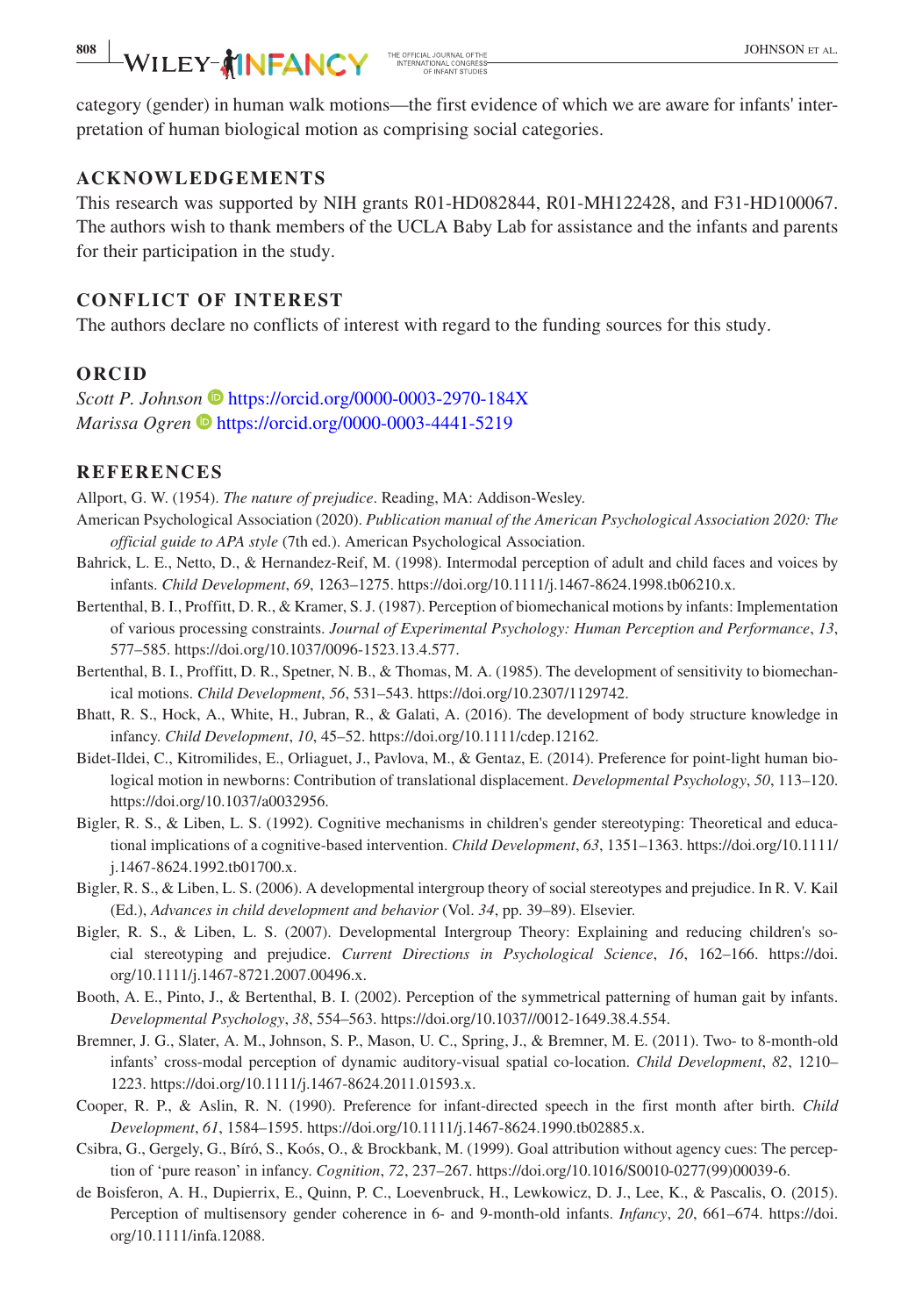- Decasper, A. J., & Prescott, P. A. (1984). Human newborns' perception of male voices: Preference, discrimination, and reinforcing value. *Developmental Psychobiology*, *17*, 481–491. [https://doi.org/10.1002/dev.420170506.](https://doi.org/10.1002/dev.420170506)
- Fernald, A., & Kuhl, P. (1987). Acoustic determinants of infant preference for motherese speech. *Infant Behavior and Development*, *10*, 279–293. [https://doi.org/10.1016/0163-6383\(87\)90017-8.](https://doi.org/10.1016/0163-6383(87)90017-8)
- Flom, R., & Whiteley, M. O. (2014). The dynamics of intermodal matching: Seven- and 12-month-olds' intermodal matching of affect. *European Journal of Developmental Psychology*, *11*, 111–119. [https://doi.org/10.1080/17405](https://doi.org/10.1080/17405629.2013.821059) [629.2013.821059](https://doi.org/10.1080/17405629.2013.821059).
- Fox, R., & McDaniel, C. (1982). The perception of biological motion by human infants. *Science*, *218*, 486–487.
- Frankenhuis, W. E., House, B., Barrett, C., & Johnson, S. P. (2013). Infants' perception of chasing. *Cognition*, *126*, 224– 233. [https://doi.org/10.1016/j.cognition.2012.10.001.](https://doi.org/10.1016/j.cognition.2012.10.001)
- Galazka, M. A., Roché, L., Nyström, P., & Falck-Ytter, T. (2014). Human infants detect other people's interactions based on complex patterns of kinematic information. *PLoS*, *9*, e112432.<https://doi.org/10.1371/journal.pone.0112432>.
- Heck, A., Chroust, A., White, H., Jubran, R., & Bhatt, R. S. (2018). Development of body emotion perception in infancy: From discrimination to recognition. *Infant Behavior and Development*, *50*, 42–51. [https://doi.org/10.1016/j.](https://doi.org/10.1016/j.infbeh.2017.10.007) [infbeh.2017.10.007.](https://doi.org/10.1016/j.infbeh.2017.10.007)
- Hock, A., Kangas, A., Zieber, N., & Bhatt, R. S. (2015). The development of sex category representation in infancy: Matching of faces and bodies. *Developmental Psychology*, *51*, 346–352. [https://doi.org/10.1037/a0038743.](https://doi.org/10.1037/a0038743)
- Johansson, G. (1973). Visual perception of biological motion and a model for its analysis. *Perception and Psychophysics*, *14*, 201–211. [https://doi.org/10.3758/BF03212378.](https://doi.org/10.3758/BF03212378)
- Johnson, K. L., Gill, S., Reichman, V., & Tassinary, L. G. (2007). Swagger, sway, and sexuality: Judging sexual orientation from body motion and morphology. *Journal of Personality and Social Psychology*, *93*, 321–334. [https://doi.](https://doi.org/10.1037/0022-3514.93.3.321) [org/10.1037/0022-3514.93.3.321.](https://doi.org/10.1037/0022-3514.93.3.321)
- Johnson, K. L., Lurye, L. E., & Tassinary, L. G. (2010). Sex categorization among preschool children: Increasing utilization of sexually dimorphic cues. *Child Development*, *81*, 1346–1355.<https://doi.org/10.1111/j.1467-8624.2010.01476.x>.
- Johnson, S. P., Davidow, J., Hall-Haro, C., & Frank, M. C. (2008). Development of perceptual completion originates in information acquisition. *Developmental Psychology*, *44*, 1214–1224. [https://doi.org/10.1037/a0013215.](https://doi.org/10.1037/a0013215)
- Johnson, S. P., Slemmer, J. A., & Amso, D. (2004). Where infants look determines how they see: Eye movements and object perception performance in 3-month-olds. *Infancy*, *6*, 185–201. [https://doi.org/10.1207/s15327078in0602\\_3](https://doi.org/10.1207/s15327078in0602_3).
- Kobayashi, T., Hiraki, K., & Hasegawa, T. (2005). Auditory–visual intermodal matching of small numerosities in 6-month-old infants. *Developmental Science*, *8*, 409–419. [https://doi.org/10.1111/j.1467-7687.2005.00429.x.](https://doi.org/10.1111/j.1467-7687.2005.00429.x)
- Kozlowski, L. T., & Cutting, J. E. (1977). Recognizing the sex of a walker from a dynamic point light display. *Perception and Psychophysics*, *21*, 575–580. <https://doi.org/10.3758/BF03198740>.
- Kuhlmeier, V. A., Troje, N. F., & Lee, V. (2010). Young infants detect the direction of biological motion in point-light displays. *Infancy*, *15*, 83–93. [https://doi.org/10.1111/j.1532-7078.2009.00003.x.](https://doi.org/10.1111/j.1532-7078.2009.00003.x)
- Ma, D. S., Correll, J., & Wittenbrink, B. (2015). The Chicago Face Database: A free stimulus set of faces and norming data. *Behavior Research Methods*, *47*, 1122–1135.<https://doi.org/10.3758/s13428-014-0532-5>.
- Mather, G., & Murdoch, L. (1994). Gender discrimination in biological motion displays based on dynamic cues. *Proceedings of the Royal Society of London B: Biological Sciences*, *258*, 273–279. [https://doi.org/10.1098/](https://doi.org/10.1098/rspb.1994.0173) [rspb.1994.0173](https://doi.org/10.1098/rspb.1994.0173).
- Mervis, C. B., & Pani, J. R. (1980). Acquisition of basic object categories. *Cognitive Psychology*, *12*, 496–522. [https://](https://doi.org/10.1016/0010-0285(80)90018-3) [doi.org/10.1016/0010-0285\(80\)90018-3](https://doi.org/10.1016/0010-0285(80)90018-3).
- Ogren, M., Kaplan, B., Peng, Y., Johnson, K. L., & Johnson, S. P. (2019). Motion or emotion: Infants discriminate emotional biological motion based on low-level information. *Infant Behavior and Development*, *57*, 101324. [https://](https://doi.org/10.1016/j.infbeh.2019.04.006) [doi.org/10.1016/j.infbeh.2019.04.006.](https://doi.org/10.1016/j.infbeh.2019.04.006)
- Patterson, M. L., & Werker, J. F. (2002). Infants' ability to match dynamic phonetic and gender information in the face and voice. *Journal of Experimental Child Psychology*, *81*, 93–115. <https://doi.org/10.1006/jecp.2001.2644>.
- Poulin-Dubois, D., Serbin, L. A., Kenyon, B., & Derbyshire, A. (1994). Infants' intermodal knowledge about gender. *Developmental Psychology*, *30*, 436–442. [https://doi.org/10.1037/0012-1649.30.3.436.](https://doi.org/10.1037/0012-1649.30.3.436)
- Quinn, P. C., Yahr, J., Kuhn, A., Slater, A. M., & Pascalis, O. (2002). Representation of the gender of human faces by infants: A preference for female. *Perception*, *31*, 1109–1121. <https://doi.org/10.1068/p3331>.